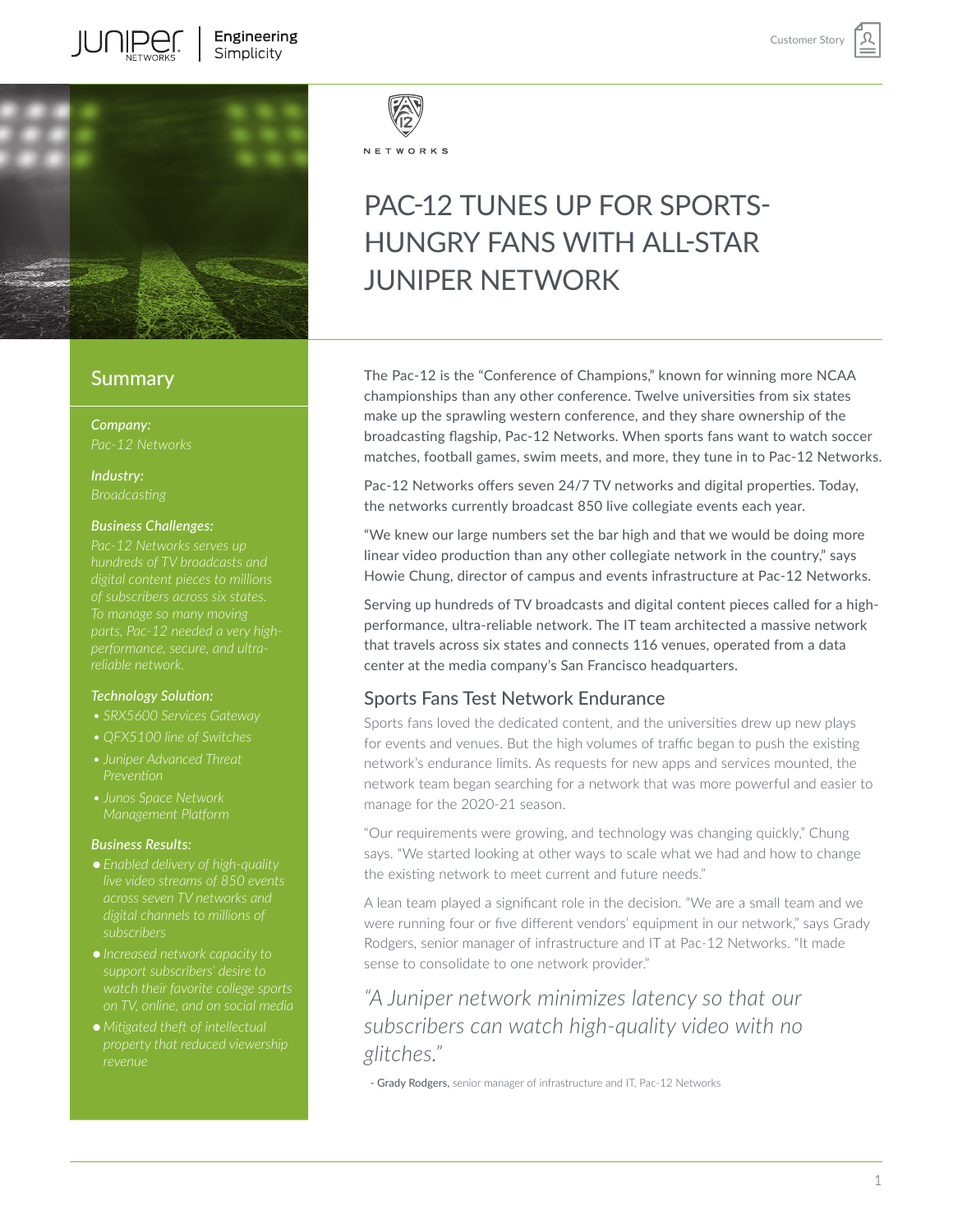# Recruited for All-Network Assignment

Pac-12's IT team had in-depth conversations about network architecture and technology roadmaps that would enable them to build an operationally simple network to meet their demanding requirements. Juniper's vision of engineering simplicity and trusted solutions sealed the deal for Pac-12's network and security needs.

"We've replaced everything we had with Juniper," Chung says. "Every time we picked up the phone to speak with tech support, sales, or engineering, we left the conversation feeling smarter and happier. They were definitely the right choice for our IP WAN," says Chung.

Juniper Networks® SRX5600 Services Gateway, which is optimized for large enterprises, provides advanced security and WAN connectivity, including to Internet2 for dedicated transport to the member universities. University venues are connected with Juniper branch firewalls. Juniper Networks QFX5100 line of Switches delivers high-performance, scalable 10GbE/40GbE data center switching.

# *"It's been great to partner and collaborate with Juniper. We know Juniper has our best interest in mind and will find the right solutions that are the best fit for us."*

- Howie Chung, director of campus and events infrastructure, Pac-12 Networks

Juniper Advanced Threat Protection, deployed on the SRX Series Services Gateways, finds and blocks network threats based on policies. It uses SecIntel, Juniper's security intelligence feed, along with sandboxing and machine learning to identify day-one threats.

An all-Juniper network delivered immediate performance and operational improvements. Automation has earned the most valuable player award during popular sports events, such as March Madness. When traffic activity spikes quickly and unexpectedly, the infrastructure automatically calls on reserves to keep broadcasts stable and reliable.

The team also depends on the Junos Space® Network Management Platform. "Managing our entire infrastructure and environment from Junos Space gives us many advantages," Chung says. "We can automate and simplify all the configuration, fault, performance, and security management from one platform."

# *"Everything just comes together better in a Juniper world."*

- Grady Rodgers, senior manager of infrastructure and IT, Pac-12 Networks

## Game Day Coverage

"A Juniper network minimizes latency so that our subscribers can watch high-quality video with no glitches," says Rodgers. "The scalability of our network makes it possible to give fans content in all types of formats."

On game days, Pac-12 Networks pushes a steady stream of traffic from the event venues to its San Francisco data center, and then up to the cloud for broadcast to viewers. The content team can quickly create video posts for digital and social media.

There's plenty of room for more fans and more events. "Our Juniper network allows us to stream all channels without interruptions," Chung says. "When we are ready, it is a simple upgrade to 40 Gbps and 100 Gbps."

## Future Workout Plans

Like the Pac-12 Conference, Pac-12 Networks is teed up to continue winning.

"It's been great to partner and collaborate with Juniper," Chung says. "We know Juniper has our best interest in mind and will find the right solutions that are the best fit for us."

At this point in a very competitive entertainment game, Rodgers points out, "Everything just comes together better in a Juniper world."

# For More Information

To find out more about Juniper Networks products and solutions, please visit [www.juniper.net](http://www.juniper.net).